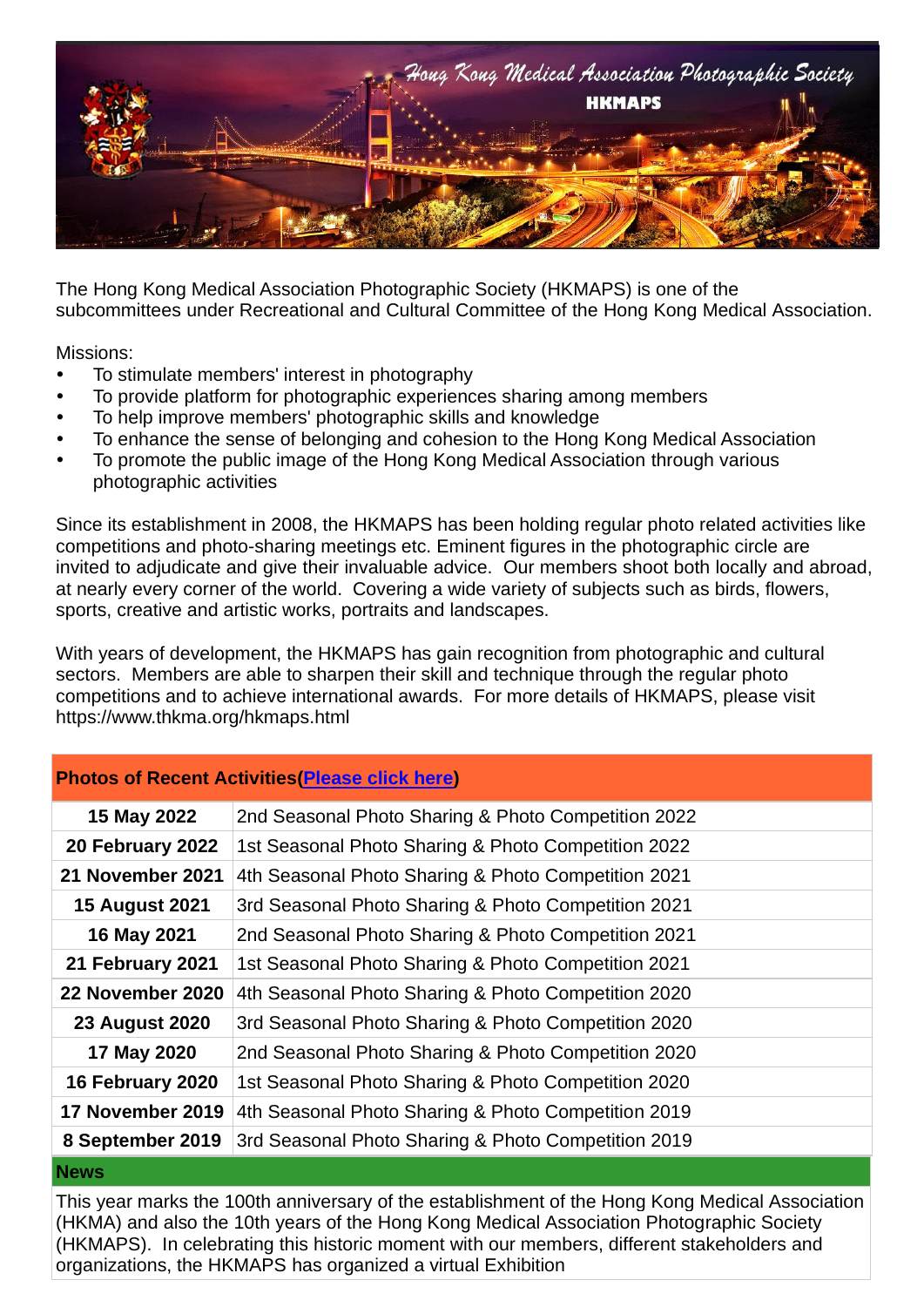| <b>Committee</b>         |                        |                                                                                                                      |                                                                                                                             |
|--------------------------|------------------------|----------------------------------------------------------------------------------------------------------------------|-----------------------------------------------------------------------------------------------------------------------------|
| Chairperson              | $\bullet$<br>$\bullet$ | Dr. PANG Lai Man, Amy, Dr. LUK Ka Hay, James                                                                         |                                                                                                                             |
| <b>Members</b>           | $\bullet$              | Dr. CHOI Luk<br>Dr. HUNG Hak Hon<br>Dr. KAM Mak Tin, Matthew<br>Dr. LEE Ho Sze, Jacquline<br>Dr. MAK Wing Chit, Ivan | Mrs. LEUNG, Yvonne<br>Dr. CHOI Kin (Ex-officio)<br>Dr. FUNG Tak Kwan, James<br>(Ex-officio)<br>Dr. SIN Pui Yee (Ex-officio) |
| <b>Honorary Advisers</b> | $\bullet$              | Dr. SIU Kin Fan, Francis<br>Dr. WONG Kwai Kuen, Leo<br>Dr. WONG Man Kei                                              |                                                                                                                             |

|                    |                | <b>Seasonal Photo Competition</b>                                                                                                                                                                                                                             |  |  |  |  |
|--------------------|----------------|---------------------------------------------------------------------------------------------------------------------------------------------------------------------------------------------------------------------------------------------------------------|--|--|--|--|
| <b>Eligibility</b> |                | Members of HKMA Photographic Society                                                                                                                                                                                                                          |  |  |  |  |
| <b>Topic</b>       | $\ddot{\cdot}$ | Random (for the purpose of selection of the best photos for each category,<br>please classify your photos according the six following categories):<br>1. Creative; 2. Documentary; 3. Landscape; 4. Motion; 5. Nature; 6. Portrait<br>Nude photo is forbidden |  |  |  |  |
| <b>Format</b>      | $\ddot{\cdot}$ | Jpeg 1280 x 800 pixels or smaller (file size < 1MB)<br>No author's name is allowed on your photo entry                                                                                                                                                        |  |  |  |  |
| <b>Categories</b>  | $\ddot{\cdot}$ | 1. Class A                                                                                                                                                                                                                                                    |  |  |  |  |
|                    |                | Each participant can submit 1 to 3 photos for each seasonal<br>٠                                                                                                                                                                                              |  |  |  |  |
|                    |                | competition. Photo could be resubmitted if the photo has not                                                                                                                                                                                                  |  |  |  |  |
|                    |                | been awarded any prize before<br>2. Class B                                                                                                                                                                                                                   |  |  |  |  |
|                    |                | All of the new participants will be admitted to Class B<br>٠<br>automatically                                                                                                                                                                                 |  |  |  |  |
|                    |                | Each participant can submit 1 to 3 photos for each seasonal<br>٠                                                                                                                                                                                              |  |  |  |  |
|                    |                | competition. Photo could be resubmitted if the photo has not                                                                                                                                                                                                  |  |  |  |  |
|                    |                | been awarded any prize before                                                                                                                                                                                                                                 |  |  |  |  |
|                    |                | Top 3 participants with highest annual score will be promoted to<br>٠<br>Class A                                                                                                                                                                              |  |  |  |  |
|                    |                |                                                                                                                                                                                                                                                               |  |  |  |  |
| <b>Prize</b>       | $\ddot{\cdot}$ | 1. Seasonal Competition:                                                                                                                                                                                                                                      |  |  |  |  |
|                    |                | Class A - Champion, 1st Runner-up, 2nd Runner-up & 5<br>٠                                                                                                                                                                                                     |  |  |  |  |
|                    |                | <b>Outstanding Photos</b>                                                                                                                                                                                                                                     |  |  |  |  |
|                    |                | Class B - Champion, 1st Runner-up, 2nd Runner-up & 5<br>٠                                                                                                                                                                                                     |  |  |  |  |
|                    |                | <b>Outstanding Photos</b>                                                                                                                                                                                                                                     |  |  |  |  |
|                    |                | 6 Best Photos for each category                                                                                                                                                                                                                               |  |  |  |  |
|                    |                | Each participant can seize either championship or 1st runner-up<br>٠                                                                                                                                                                                          |  |  |  |  |
|                    |                | or 2nd runner-up once, and 1 outstanding photo prize in                                                                                                                                                                                                       |  |  |  |  |
|                    |                | maximum in the same competition<br>2. Highest Annual Score (Class A & Class B)<br>Photos of the Year (Class A & Class B)<br>3.<br>4. Winning photos will be published in HKMA News and HKMA website                                                           |  |  |  |  |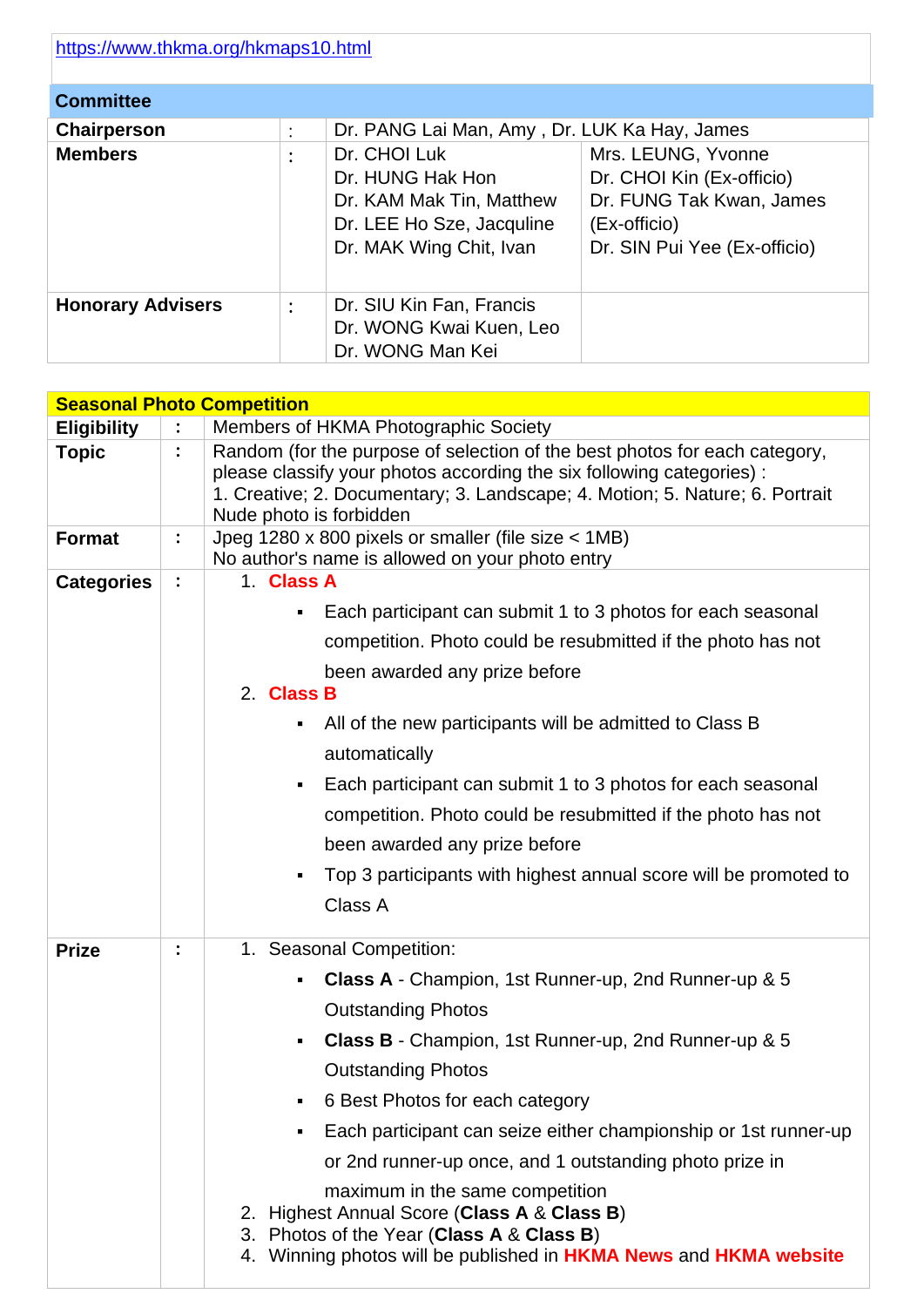| <b>Photo Competition Judges</b>          |             |                         |                                          |                |                         |  |  |
|------------------------------------------|-------------|-------------------------|------------------------------------------|----------------|-------------------------|--|--|
|                                          | 2019        |                         | 2020                                     |                |                         |  |  |
| <b>Event</b>                             | <b>Date</b> | <b>Judges</b>           | <b>Event</b>                             | <b>Date</b>    | <b>Judges</b>           |  |  |
| 4th Seasonal<br><b>Photo Competition</b> | 17 November | 廖月嫦師傅<br>李仕翔師傅<br>陳凌雲師傅 | 4th Seasonal<br><b>Photo Competition</b> | 22<br>November | 張鈞良師傅<br>何煥卿師傅<br>黃健明醫生 |  |  |
| 3rd Seasonal<br><b>Photo Competition</b> | 8 September | 林惠端師傅<br>何根強師傅<br>鍾賜佳師傅 | 3rd Seasonal<br><b>Photo Competition</b> | 23 August      | 陳柏健師傅<br>譚柏新師傅<br>彭德貞師傅 |  |  |
| 2nd Seasonal<br><b>Photo Competition</b> | 19 May      | 邱國雄師傅<br>呂廣林師傅<br>李國光師傅 | 2nd Seasonal<br><b>Photo Competition</b> | 17 May         | 姚佑雄師傅<br>何耀東師傅<br>李國光師傅 |  |  |
| 1st Seasonal<br><b>Photo Competition</b> | 3 March     | 孔德輝師傅<br>陳達權師傅<br>饒炳雄博士 | <b>1st Seasonal Photo</b><br>Competition | 4 March        | 溫辰生師傅<br>葉建生師傅<br>何寶甜師傅 |  |  |

# **Photo Competition Judges**

|                                          | 2021        |                         |                                          | 2022        |                         |
|------------------------------------------|-------------|-------------------------|------------------------------------------|-------------|-------------------------|
| <b>Event</b>                             | <b>Date</b> | <b>Judges</b>           | <b>Event</b>                             | <b>Date</b> | <b>Judges</b>           |
| 4th Seasonal<br><b>Photo Competition</b> | 21 November | 何寶甜師傅<br>孔德輝師傅<br>黃文琪醫生 | 4th Seasonal<br><b>Photo Competition</b> |             |                         |
| 3rd Seasonal<br><b>Photo Competition</b> | 15 August   | 陳栢健師傅<br>鍾賜佳師傅<br>馬志信師傅 | 3rd Seasonal<br><b>Photo Competition</b> |             |                         |
| 2nd Seasonal<br><b>Photo Competition</b> | 16 May      | 蘇文郁老師<br>陳栢健師傅<br>蔡嘉彥師傅 | 2nd Seasonal<br><b>Photo Competition</b> | 15 May      | 何根強師傅<br>邱國雄師傅<br>陳栢健師傅 |
| 1st Seasonal<br><b>Photo Competition</b> | 21 Feb      | 陳栢健師傅<br>鍾耀榮師傅<br>強凱文師傅 | 1st Seasonal Photo<br>Competition        | 20 Feb      | 葉建生師傅<br>譚國釗師傅<br>黃永耀師傅 |

| <b>Activities at a Glance</b>           |                |                                     |                         |                                      |              |                                     |                         |  |
|-----------------------------------------|----------------|-------------------------------------|-------------------------|--------------------------------------|--------------|-------------------------------------|-------------------------|--|
|                                         | 2019           |                                     |                         |                                      | 2020         |                                     |                         |  |
| <b>Activities</b>                       | <b>Date</b>    | <b>Competition</b><br><b>Photos</b> | <b>Partici</b><br>pants | <b>Activities</b>                    | <b>Date</b>  | <b>Competition</b><br><b>Photos</b> | <b>Partici</b><br>pants |  |
| 4th<br>Seasonal<br>Photo<br>Competition | 17<br>November | Class A: 44<br>Class B: 22          | 22                      | 4th Seasonal<br>Photo<br>Competition | 22<br>Nov    | Class A: 51<br>Class B: 12          | 22                      |  |
| 3rd<br>Seasonal<br>Photo<br>Competition | 8<br>September | Class A: 54<br>Class B: 35          | 30                      | 3rd Seasonal<br>Photo<br>Competition | 23<br>August | Class A: 51<br>Class B: 29          | 28                      |  |
| 2nd<br>Seasonal<br>Photo<br>Competition | 19 May         | Class A: 57<br>Class B: 36          | 31                      | 2nd Seasonal<br>Photo<br>Competition | 17 May       | Class A: 53<br>Class B: 26          | 27                      |  |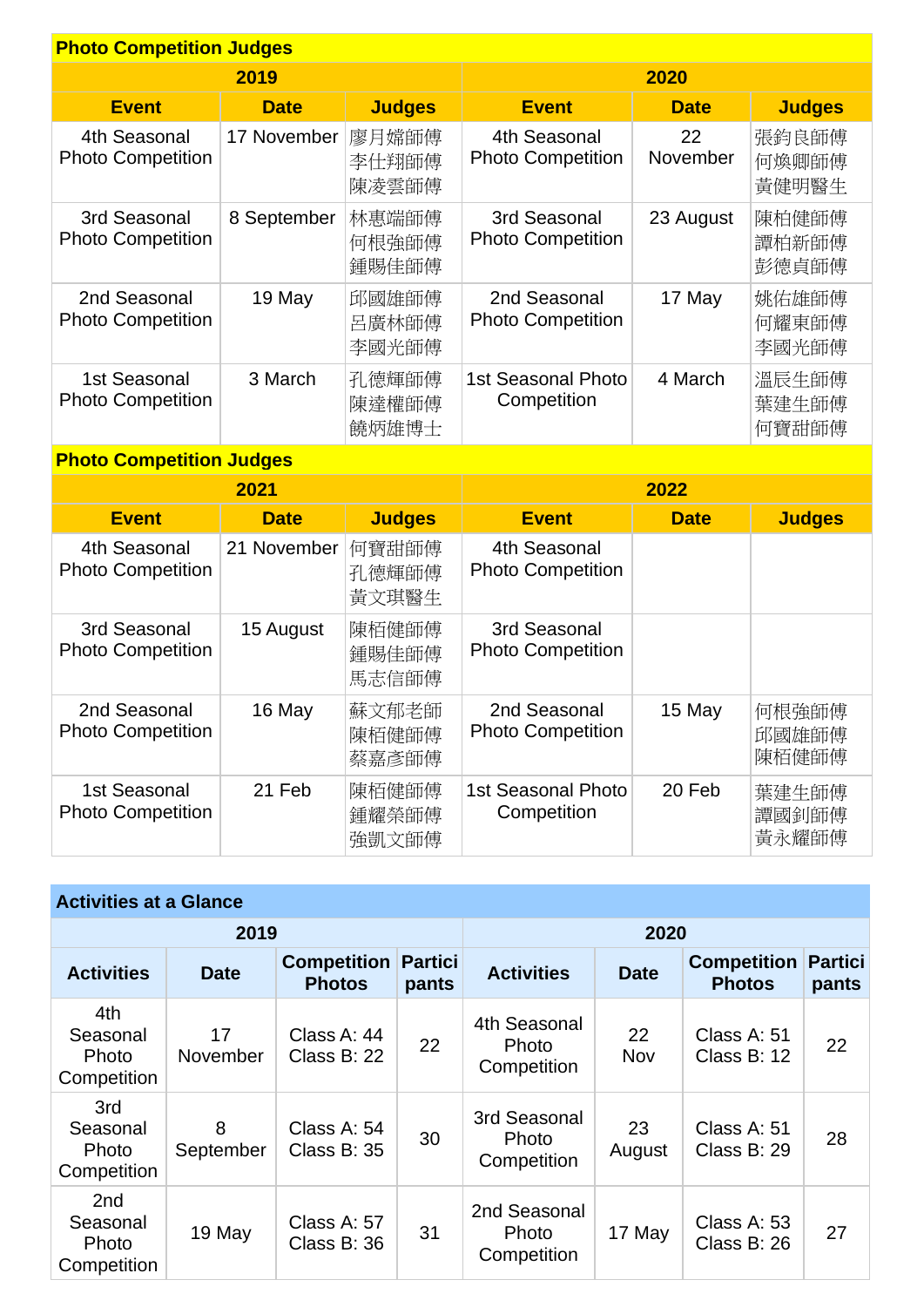| 1st<br>Seasonal<br>Photo<br>Competition             | 3 March        | Class A: 60<br>Class B: 33          | 32                      | 1st Seasonal<br>Photo<br>Competition | 4 March     | Class A: 49<br>Class B: 15          | 24                      |
|-----------------------------------------------------|----------------|-------------------------------------|-------------------------|--------------------------------------|-------------|-------------------------------------|-------------------------|
|                                                     | 2021           |                                     |                         |                                      | 2022        |                                     |                         |
| <b>Activities</b>                                   | <b>Date</b>    | <b>Competition</b><br><b>Photos</b> | <b>Partici</b><br>pants | <b>Activities</b>                    | <b>Date</b> | <b>Competition</b><br><b>Photos</b> | <b>Partici</b><br>pants |
| 4th<br>Seasonal<br>Photo<br>Competition             | 21<br>November | Class A: 54<br>Class B: 22          | 27                      | 4th Seasonal<br>Photo<br>Competition |             |                                     |                         |
| 3rd<br>Seasonal<br>Photo<br>Competition             | 15 August      | Class A: 54<br>Class B: 17          | 24                      | 3rd Seasonal<br>Photo<br>Competition |             |                                     |                         |
| 2 <sub>nd</sub><br>Seasonal<br>Photo<br>Competition | 16 May         | Class A: 57<br>Class B: 15          | 25                      | 2nd Seasonal<br>Photo<br>Competition | 15 May      | Class A: 63<br>Class B: 26<br>32    |                         |
| 1st<br>Seasonal<br>Photo<br>Competition             | 21 Feb         | Class A: 60<br>Class B: 18          | 28                      | 1st Seasonal<br>Photo<br>Competition | 20 Feb      | Class A: 52<br>Class B: 14          | 25                      |

# **Talents Who Top Our Charts**

# **Class A**

| 2019           | <b>1st Season</b>                                                                  | <b>2nd Season</b>                  | 3rd Season                         | <b>4th Season</b>                   |
|----------------|------------------------------------------------------------------------------------|------------------------------------|------------------------------------|-------------------------------------|
| 1              | Dr. LEE Tze Yuen (33)                                                              | Dr. LEE Tze Yuen (66)              | Dr. HUNG Hak Hon (99)              | Dr. HUNG Hak Hon (133)              |
| $\overline{2}$ | Dr. PANG Bor (32)                                                                  | Dr. HUNG Hak Hon (63)              | Dr. LEE Tze Yuen (98)              | Dr. LEE Tze Yuen (126)              |
| $\mathbf{3}$   | Dr. YEUNG Lok Yin,<br>Michael (31)                                                 | Dr. PANG Bor (61)                  | Dr. PANG Bor (95)                  | Dr. PANG Bor (124)                  |
| 4              | Dr. CHAN Hon Ming (30)<br>Dr. CHAN Wai Sze, Diana<br>(30)<br>Dr. HUNG Hak Hon (30) | Dr. YEUNG Lok Yin,<br>Michael (60) | Dr. YEUNG Lok Yin,<br>Michael (91) | Dr. CHAN Wai Sze, Diana<br>(121)    |
| 5              | Dr. AU YEONG Chi<br>Keung, Tony (29)<br>Dr. LAI Cheuck Seen,<br>Edward (29)        | Dr. LEUNG Ping, Maurice<br>(59)    | Dr. CHAN Wai Sze, Diana<br>(90)    | Dr. YEUNG Lok Yin,<br>Michael (120) |

#### **Class B**

| 2019           | <b>1st Season</b>                                       | 2nd Season                                                                 | <b>3rd Season</b>                            | <b>4th Season</b>                             |
|----------------|---------------------------------------------------------|----------------------------------------------------------------------------|----------------------------------------------|-----------------------------------------------|
| $\mathbf{1}$   | Dr. CHIM, Stella (28)                                   | Dr. NG Wai Yee, Valerie<br>Karen $(54)$                                    | Dr. LEUNG Man Yin (79)                       | Dr. NG Wai Yee, Valerie<br><b>Karen (106)</b> |
| 2              | Dr. LEUNG Man Yin (27)<br>Dr. WONG Kee Lam (27)         | Dr. KWAN Ching Sam,<br>David (52)<br>Dr. LEUNG Man Yin (52)                | Dr. NG Wai Yee, Valerie<br><b>Karen (78)</b> | Dr. LEUNG Man Yin (100)                       |
| 3              | Dr. NG Wai Yee, Valerie<br>Karen (25)                   | Dr. TSOI Ting Kwok,<br>Peter $(49)$<br>Dr. YEUNG Chiu Fat,<br>Henry $(49)$ | Dr. KWAN Ching Sam,<br>David (77)            | Dr. KWAN Ching Sam,<br>David (98)             |
| $\overline{4}$ | Dr. HO Yu Kit (24)<br>Dr. KWAN Ching Sam,<br>David (24) | Mrs. LEUNG Yvonne (47)                                                     | Dr. POON Ka Kin (74)                         | Dr. POON Ka Kin (97)                          |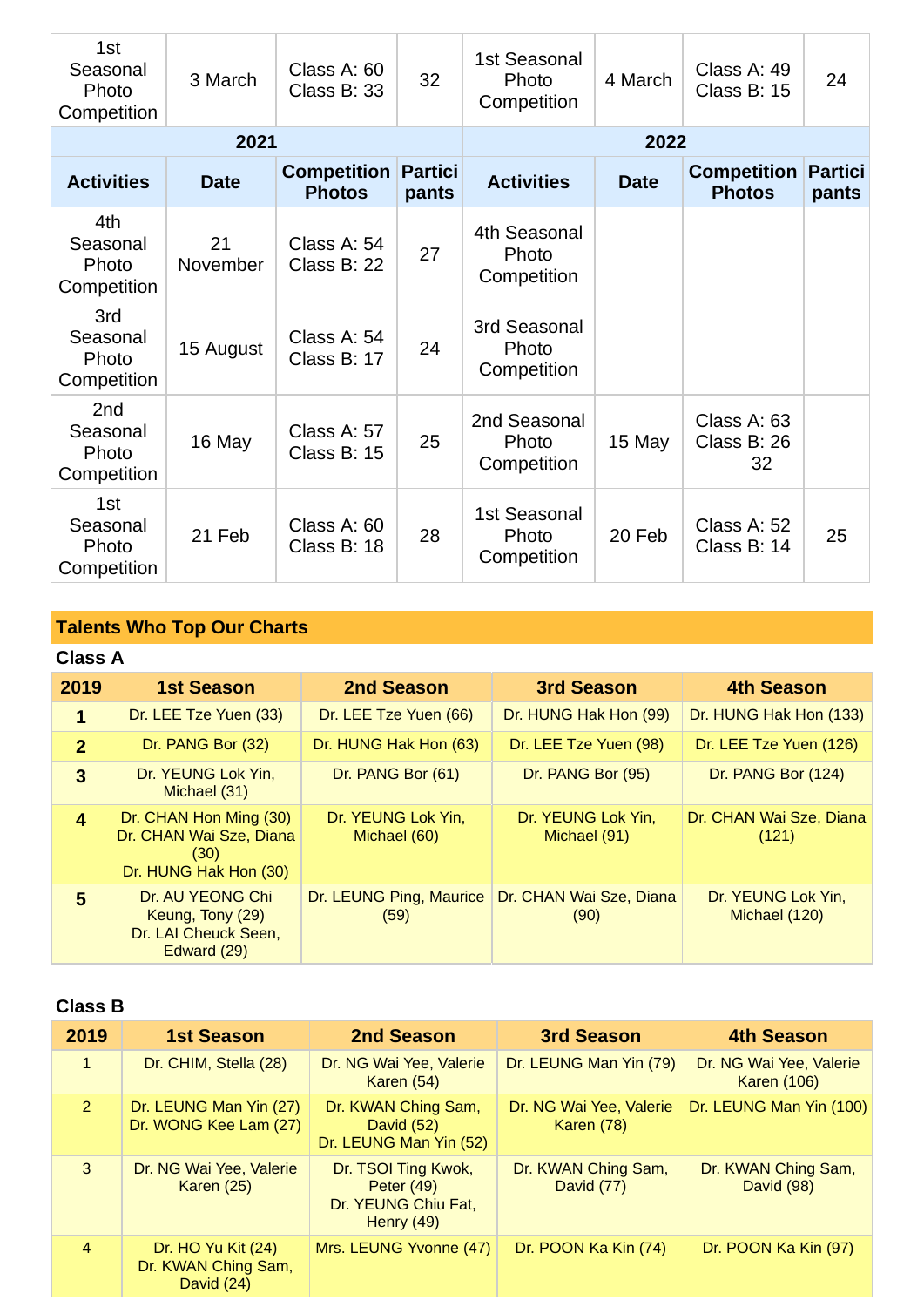|   | Mrs. LEUNG, Yvonne<br>(24)<br>Dr. YEUNG Chiu Fat,<br>Henry $(24)$ |                    |                                                                     |                                       |
|---|-------------------------------------------------------------------|--------------------|---------------------------------------------------------------------|---------------------------------------|
| 5 | Dr. POON Ka Kin (22)<br>Dr. TSOI Ting Kwok,<br><b>Peter (22)</b>  | Dr. HO Yu Kit (46) | Mrs. LEUNG, Yvonne<br>(70)<br>Dr. TSOI Ting Kwok,<br>Peter, JP (70) | Dr. TSOI Ting Kwok,<br>Peter, JP (92) |

# **Class A**

| 2020                    | <b>1st Season</b>                                                                                                     | 2nd Season                                                         | 3rd Season                                                            | 4th Season                                               |
|-------------------------|-----------------------------------------------------------------------------------------------------------------------|--------------------------------------------------------------------|-----------------------------------------------------------------------|----------------------------------------------------------|
| 1                       | Dr. LEE Tze Yuen (33)                                                                                                 | Dr. HUNG Hak Hon (66)                                              | Dr. HUNG Hak Hon (97)                                                 | Dr. HUNG Hak Hon (129)                                   |
| 2 <sup>2</sup>          | Dr. LEUNG Ping, Maurice<br>(32)<br>Dr. WOO Chi Wai (32)<br>Dr. YEUNG Chiu Yin,<br>Vincent (32)                        | Dr. LEE Tze Yuen (62)<br>Dr. PANG Bor (62)                         | Dr. LEE Tze Yuen (93)                                                 | Dr. CHAN Wai Sze,<br>Diana $(127)$<br>Dr. PANG Bor (127) |
| $\overline{3}$          | Dr. CHAN Wai Sze,<br>Diana $(31)$<br>Dr. HUNG Hak Hon (31)<br>Dr. PANG Bor (31)<br>Dr. YEUNG Lok Yin,<br>Michael (31) | Dr. WOO Chi Wai (60)<br>Dr. YEUNG Lok Yin,<br>Michael (60)         | Dr. CHAN Wai Sze,<br><b>Diana (92)</b>                                | Dr. LEE Tze Yuen (124)                                   |
| $\overline{\mathbf{4}}$ | Dr. CHOI Luk (30)                                                                                                     | Dr. CHOI Luk (59)<br>Dr. YEUNG Chiu Yin,<br>Vincent (59)           | Dr. PANG Bor (91)                                                     | Dr. LEUNG Ping, Maurice<br>(120)                         |
| $5\phantom{1}$          | Dr. CHAU Chun Han,<br>Kenneth (27)<br>Dr. KWAN Ching Sam,<br>David (27)                                               | Dr. CHAN Wai Sze,<br>Diana (58)<br>Dr. LEUNG Ping, Maurice<br>(58) | Dr. LEUNG Ping, Maurice<br>(89)<br>Dr. YEUNG Lok Yin,<br>Michael (89) | Dr. YEUNG Lok Yin,<br>Michael (116)                      |

# **Class B**

| 2020           | <b>1st Season</b>                                          | 2nd Season                                                          | <b>3rd Season</b>                                                            | <b>4th Season</b>                         |
|----------------|------------------------------------------------------------|---------------------------------------------------------------------|------------------------------------------------------------------------------|-------------------------------------------|
| 1              | Dr. TSOI Ting Kwok,<br>Peter, JP (25)                      | Dr. TSOI Ting Kwok,<br>Peter, JP (50)<br>Mrs. LEUNG, Yvonne<br>(50) | Mrs. LEUNG, Yvonne<br>(78)                                                   | Dr. YEUNG Chiu Fat,<br><b>Henry (104)</b> |
| 2 <sup>2</sup> | Mrs. LEUNG, Yvonne<br>(24)                                 | Dr. YEUNG Chiu Fat,<br>Henry $(47)$                                 | Dr. TSOI Ting Kwok,<br>Peter, JP (75)<br>Dr. YEUNG Chiu Fat,<br>Henry $(75)$ | Mrs. LEUNG, Yvonne<br>(100)               |
| 3              | Dr. SO Lok Yee (21)<br>Dr. YEUNG Chiu Fat,<br>Henry $(21)$ | Dr. OU, Yvonne (26)                                                 | Dr. KWONG Wing Yan<br>(42)                                                   | Dr. TSOI Ting Kwok,<br>Peter, JP (99)     |
| 4              | Dr. LEE Ho Sze,<br>Jacqueline (10)                         | Dr. HO Shi Yeung (23)                                               | Dr. CHU cheuk Man,<br>Manson (40)                                            | Dr. KWONG Wing Yan<br>(42)                |
| 5              | Dr. HO Chu Sek (7)                                         | Dr. SO Lok Yee (21)<br>Dr. CHU Cheuk Man,<br>Manson (21)            | Dr. LEUNG Chik Wa (26)<br>Dr. OU, Yvonne (26)                                | Dr. Chu Cheuk Man,<br>Manson (40)         |

| 2021           | <b>1st Season</b>                                                                         | 2nd Season                      | <b>3rd Season</b>               | <b>4th Season</b>                |
|----------------|-------------------------------------------------------------------------------------------|---------------------------------|---------------------------------|----------------------------------|
| 1              | Dr. LEE Tze Yuen (35)                                                                     | Dr. CHAN Wai Sze, Diana<br>(66) | Dr. CHAN Wai Sze,<br>Diana (97) | Dr. CHAN Wai Sze,<br>Diana (133) |
| $\overline{2}$ | Dr. CHAN Wai Sze,<br>Diana(33)<br>Dr. CHOI Luk (33)<br>Dr. YEUNG Lok Yin,<br>Michael (33) | Dr. LEE Tze Yuen (61)           | Dr. LEUNG Ping, Maurice<br>(90) | Dr. LEE Tze Yuen (126)           |
| 3              | Dr. PANG Bor (32)                                                                         | Dr. LEUNG Ping, Maurice         | Dr. LEE Tze Yuen (89)           | Dr. YEUNG Lok Yin,               |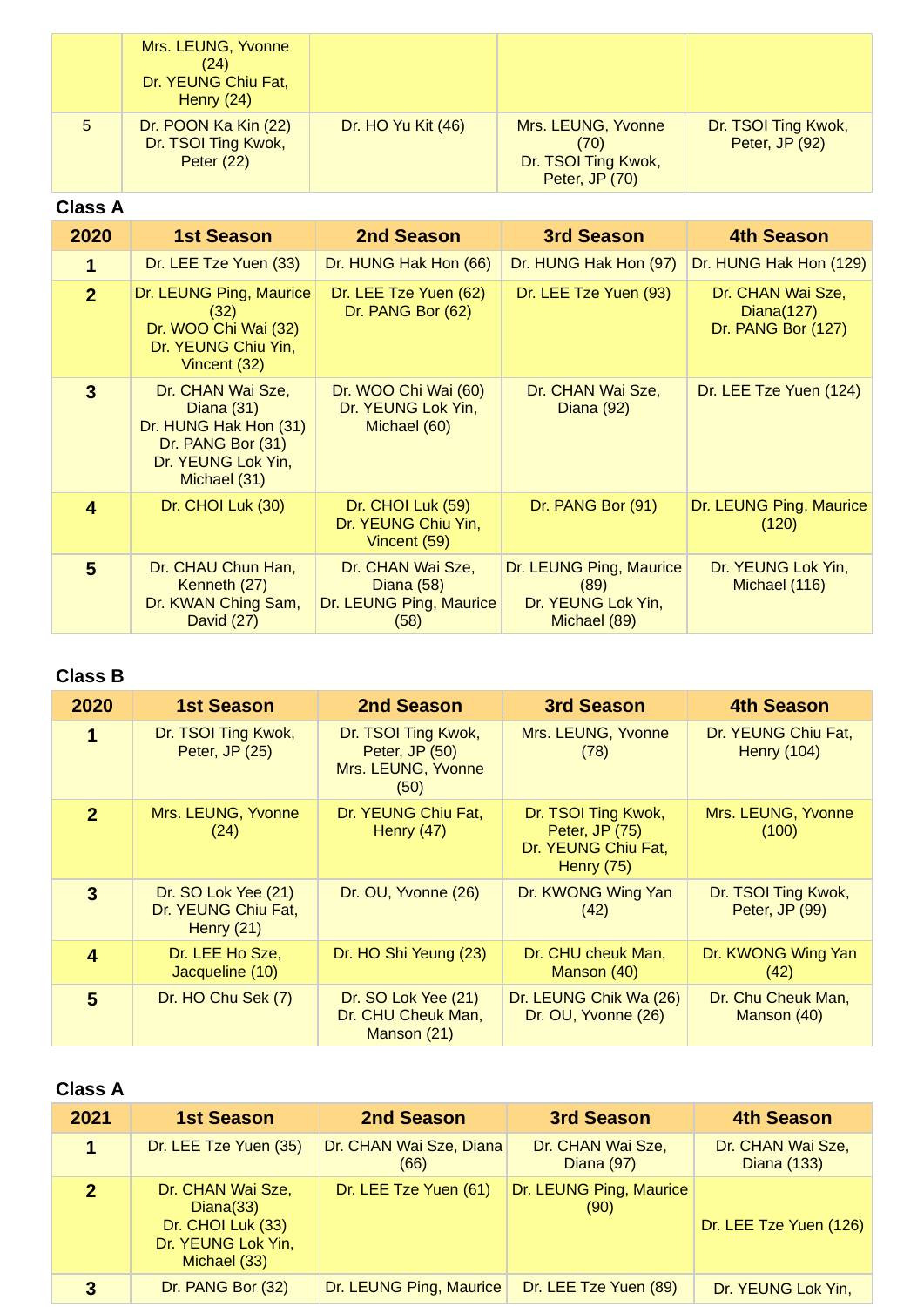|   |                                                                                                           | (58)<br>Dr. YEUNG Lok Yin,<br><b>Michael</b><br>(58) | Dr. YEUNG Lok Yin,<br><b>Michael</b><br>(89) | Michael (118)                    |
|---|-----------------------------------------------------------------------------------------------------------|------------------------------------------------------|----------------------------------------------|----------------------------------|
| 4 | Dr. KWAN Ching Sam,<br>David (30)<br>Dr. LUK Ka Hay, James<br>(30)<br>Dr. YEUNG Chiu Fat,<br>Henry $(30)$ | Dr. CHOI Luk<br>(57)                                 | Dr. CHOI Luk<br>(86)                         | Dr. CHOI Luk (117)               |
| 5 | Dr. CHAU Chun Han,<br>Kenneth (29)                                                                        | Dr. HUNG Hak Hon<br>(54)                             | Dr. YEUNG Chun Fai<br>(81)                   | Dr. LEUNG Ping,<br>Maurice (114) |

| 2021           | <b>1st Season</b>                  | 2nd Season                                      | <b>3rd Season</b>                  | <b>4th Season</b>                 |
|----------------|------------------------------------|-------------------------------------------------|------------------------------------|-----------------------------------|
| 1              | Dr. LEUNG Chik Wa (36)             | Dr. LEUNG Chik Wa (59)                          | Dr. LEUNG Chik Wa (88)             | Dr. LEUNG Chik Wa<br>(121)        |
| 2 <sup>1</sup> | Dr. TSUI Ka Fai (34)               | Dr. HO Hok Ming (43)                            | Dr. HO Hok Ming (69)               | Dr. HO Hok Ming (91)              |
| 3              | Dr. WONG Yin Yee,<br>Michelle (29) | Dr. TSUI Ka Fai (34)                            | Dr. WONG Yin Yee,<br>Michelle (51) | Dr. GREIG, James<br>Donald (64)   |
| 4              | Dr. HO Hok Ming (28)               | Dr. WONG Yin Yee,<br>Michelle (29)              | Dr. GREIG, James<br>Donald (42)    | Dr. CHING Shing (58)              |
| 5              |                                    | Mr. CHIN Cheuk Him (25) Mr. CHIN Cheuk Him (25) | Dr. CHING Shing (38)               | Dr. WONG Yin Yee<br>Michelle (51) |

## **Class A**

| 2022         | <b>1st Season</b>                                                             | 2nd Season                          | 3rd Season | <b>4th Season</b> |
|--------------|-------------------------------------------------------------------------------|-------------------------------------|------------|-------------------|
| 1            | Dr. CHAN Wai Sze, Diana<br>(37)                                               | Dr. CHAN Wai Sze, Diana<br>(71)     |            |                   |
| $\mathbf{P}$ | Dr. LAI Cheuck Seen,<br>Edward (36)                                           | Dr. YEUNG Lok Yin,<br>Michael (67)  |            |                   |
| 3            | Dr. HUNG Hak Hon (34)                                                         | Dr. CHOI Luk (66)                   |            |                   |
| 4            | Dr. YEUNG Lok Yin,<br>Michael (33)                                            | Dr. LAI Cheuck Seen,<br>Edward (65) |            |                   |
| 5            | Dr. CHOI Luk (32)<br>Dr. LEUNG Ping, Maurice<br>(32)<br>Dr. LEE Tze Yuen (32) | Dr. LEE Tze Yuen (62)               |            |                   |

#### **Class B**

| 2022           | <b>1st Season</b>                 | 2nd Season                      | 3rd Season | <b>4th Season</b> |
|----------------|-----------------------------------|---------------------------------|------------|-------------------|
| 1              | Dr. TSANG Yi Po (29)              | Dr. WOO Lap Fai, Chris<br>(55)  |            |                   |
| 2 <sup>1</sup> | Dr. WOO Lap Fai, Chris<br>(28)    | Dr. LAI, Joyce Ho Yan<br>(50)   |            |                   |
| $\mathbf{3}$   | Dr. LAI, Joyce Ho Yan<br>(26)     | Dr. TSANG Yi Po (46)            |            |                   |
| 4              | Dr. HO Cheuk Hang<br>Kevin $(23)$ | Dr. HO Cheuk Hang<br>Kevin (42) |            |                   |
| 5              | Dr. LAU Tat Ying, Terry<br>(11)   | Dr. TSE Ka Ho (32)              |            |                   |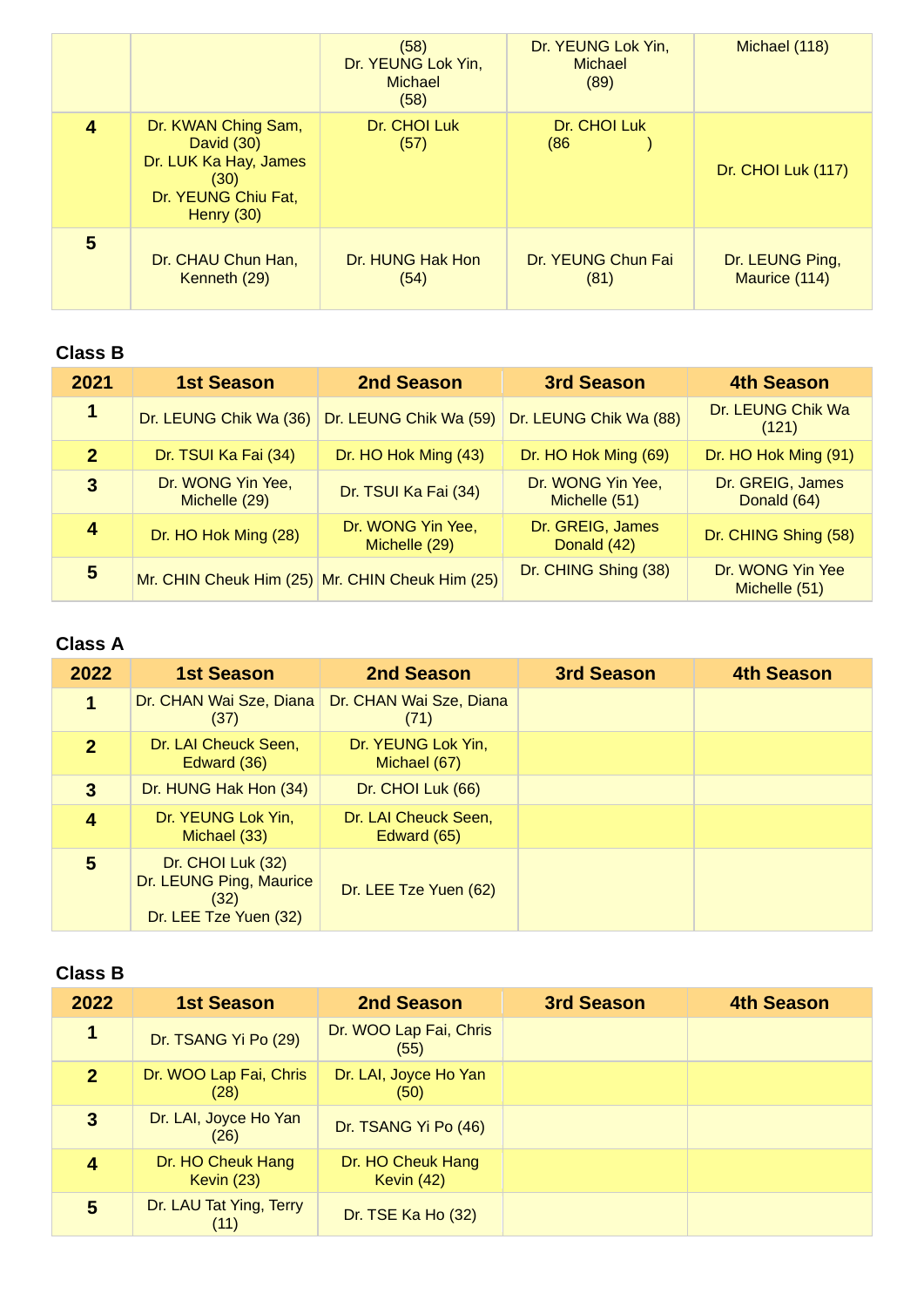# **Competition Results**

| <b>Annual Best Photos 2019 Winning Photos</b> |                                                 |  |                      |                                                              |  |
|-----------------------------------------------|-------------------------------------------------|--|----------------------|--------------------------------------------------------------|--|
| 2019                                          | <b>Class A</b>                                  |  | 2019                 | <b>Class B</b>                                               |  |
| Dr. PANG Bor<br><b>Champion</b><br>歡樂腰鼓舞      |                                                 |  | <b>Champion</b>      | Dr. POON Ka Kin<br>門徒                                        |  |
| <b>1st Runner-up</b>                          | Dr. HUNG Hak Hon<br>以牙還牙                        |  | <b>1st Runner-up</b> | Dr. LEE Ho Sze, Jacqueline<br>星宇海                            |  |
| 2nd Runner-up                                 | Dr. HUNG Hak Hon<br>巴斯巖上的鰹鳥                     |  | 2nd Runner-up        | Dr. NG Wai Yee, Valerie<br>Karen<br>馬拉喀什(Marrakech)市集        |  |
| <b>Annual Best Photos 2020 Winning Photos</b> |                                                 |  |                      |                                                              |  |
| 2020                                          | <b>Class A</b>                                  |  | 2020                 | <b>Class B</b>                                               |  |
| <b>Champion</b>                               | Dr. CHOI Luk<br>眾志成城                            |  | <b>Champion</b>      | Dr. HO Hok Ming<br><b>Recycling &amp; richness</b>           |  |
| <b>1st Runner-up</b>                          | Dr. CHAN Wai Sze, Diana<br><b>Heart at Lake</b> |  | <b>1st Runner-up</b> | Dr. YEUNG Chiu Fat, Henry<br><b>Sleepy Zack</b>              |  |
| 2nd Runner-up                                 | Dr. CHAN Wai Sze, Diana<br>天鵝湖                  |  | 2nd Runner-up        | Dr. TSOI Ting Kwok, Peter<br>劍指天下 Pointing with his<br>sword |  |
| <b>Annual Best Photos 2021 Winning Photos</b> |                                                 |  |                      |                                                              |  |
| 2021                                          | <b>Class A</b>                                  |  | 2021                 | <b>Class B</b>                                               |  |
| <b>Champion</b>                               | Dr. CHAN Wai Sze, Diana<br>天鵝舞曲                 |  | <b>Champion</b>      | Dr. GREIG, James Donald<br><b>Dusk Sentinels</b>             |  |
| <b>1st Runner-up</b>                          | Dr. LEE Tze Yuen<br><b>Surprise</b>             |  | <b>1st Runner-up</b> | Dr. LEUNG Chik Wa<br>偉大母愛                                    |  |
| 2nd Runner-up                                 | Dr. CHAN Wai Sze, Diana<br>烈火高溫燒窯               |  | 2nd Runner-up        | Dr. LEUNG Chik Wa<br>母親的偉大                                   |  |

| 2019                              | <b>1st Season</b><br><b>Photo</b><br><b>Competition</b><br><b>Winning Photos</b>     | 2nd Season<br><b>Photo</b><br><b>Competition</b><br><b>Winning Photos</b> | <b>3rd Season</b><br><b>Photo Competition</b><br><b>Winning Photos</b> | <b>4th Season</b><br><b>Photo</b><br><b>Competition</b><br><b>Winning Photos</b> |
|-----------------------------------|--------------------------------------------------------------------------------------|---------------------------------------------------------------------------|------------------------------------------------------------------------|----------------------------------------------------------------------------------|
| <b>Best</b><br><b>Creative</b>    | Dr. TSOI Ting Kwok, Peter<br>垂櫻<br><b>Weeping Cherry Blossom</b>                     | Dr. LEE Tze Yuen<br>無懼                                                    | Dr. LEUNG Man Yin<br>錯覺                                                | Dr. LEUNG Ping, Maurice<br>小蝸牛過橋                                                 |
| <b>Best</b><br><b>Documentary</b> | Dr. CHAN Wai Sze, Diana<br>網中人                                                       | Dr. HUNG Hak Hon<br>日落回家                                                  | Dr. PANG Bor<br>歡樂腰鼓舞                                                  | Dr. CHOI Luk<br>晨渡                                                               |
| <b>Best</b><br><b>Landscape</b>   | Dr. LAI Cheuck Seen,<br><b>Edward</b><br><b>Shadows in a Deserted</b><br>Room (空室・影) | Dr. YEUNG Lok Yin,<br><b>Michael</b><br>沙塵暴突襲死亡谷                          | Dr. HUNG Hak Hon<br>巴斯巖上的鰹鳥                                            | Dr. WOO Chi Wai<br>獨處秋園                                                          |
| <b>Best Motion</b>                | Dr. LEE Tze Yuen<br>韵                                                                | Dr. NG Wai Yee, Valerie<br>Karen<br>我搶                                    | Dr. CHAN Wai Sze, Diana<br>燒窯                                          | Dr. LEUNG Ping, Maurice<br>咬緊牙關去衝                                                |
| <b>Best Nature</b>                | Dr. TSUI Ka Fai<br>威士拿之白色聖誕                                                          | Dr. LEE Tze Yuen<br>蜂鷹美食                                                  | Dr. YEUNG Chiu Yin,<br><b>Vincent</b><br><b>GULLFOSS, ICELAND</b>      | Dr. CHAN Wai Sze, Diana<br><b>Aurora over Waterfall</b>                          |
| <b>Best Portrait</b>              | Dr. CHAN Hon Ming<br>浴火重生                                                            | Dr. CHAN Hon Ming<br>水花四濺                                                 | Dr. LEE Tze Yuen<br>修網                                                 | Dr. NG Wai Yee, Valerie<br>Karen<br>凝步斜陽                                         |
|                                   |                                                                                      |                                                                           |                                                                        |                                                                                  |
| 2020                              | <b>1st Season</b><br><b>Photo</b><br><b>Competition</b>                              | <b>2nd Season</b><br><b>Photo</b><br><b>Competition</b>                   | <b>3rd Season</b><br><b>Photo</b><br><b>Competition</b>                | <b>4th Season</b><br><b>Photo</b><br><b>Competition</b>                          |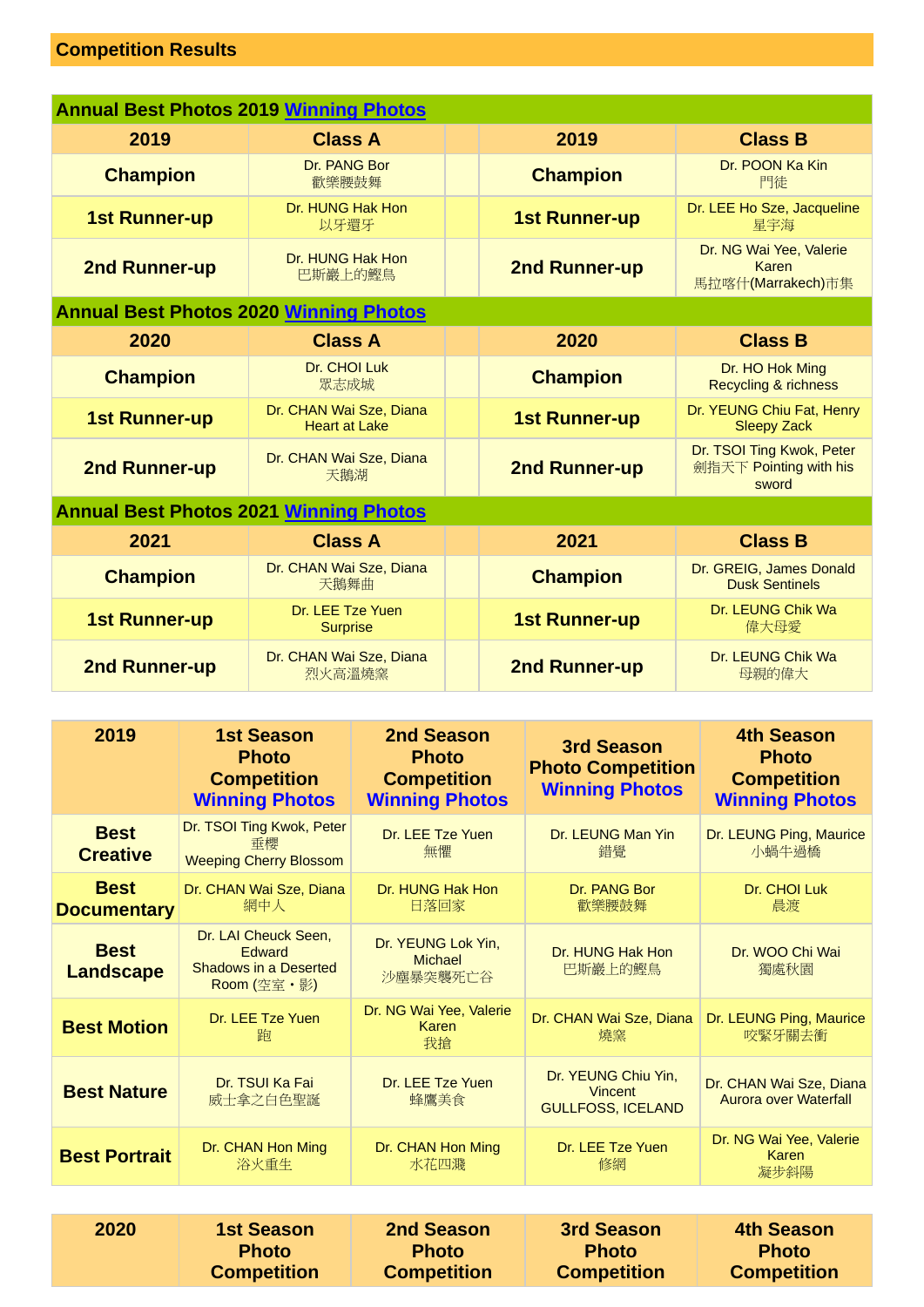|                                 | <b>Winning Photos</b>                         | <b>Winning Photos</b>           | <b>Winning Photos</b>                         | <b>Winning Photos</b>           |
|---------------------------------|-----------------------------------------------|---------------------------------|-----------------------------------------------|---------------------------------|
| <b>Best Creative</b>            | Dr. CHAN Wai Sze, Diana                       | Dr. HUNG Hak Hon                | Dr. HUNG Hak Hon                              | Dr. KWAN Ching Sam,             |
|                                 | <b>Heart at Lake</b>                          | 扑蝶                              | 我是大佬                                          | David 雨中画                       |
| <b>Best</b>                     | Dr. WOO Chi Wai                               | Dr. HUNG Hak Hon                | Dr. CHAN Wai Sze, Diana                       | Dr. CHAU Chun Han,              |
| <b>Documentary</b>              | 挑學                                            | 有收獲                             | 天鵝湖                                           | Kenneth 社會小學                    |
| <b>Best</b><br><b>Landscape</b> | Dr. YEUNG Chiu Yin,<br><b>Vincent</b><br>星夜古城 | Dr. CHAN Wai Sze, Diana<br>海星與海 | Dr. YEUNG Lok Yin,<br><b>Michael</b><br>沙漠的線條 | Dr. PANG Bor<br>別具一格            |
| <b>Best Motion</b>              | Dr. PANG Bor                                  | Dr. PANG Bor                    | Dr. PANG Bor                                  | Dr. PANG Bor                    |
|                                 | 萬馬奔騰                                          | 英姿                              | 涉水英姿                                          | 塞外風光                            |
| <b>Best Nature</b>              | Dr. AU YEONG Chi Keung                        | Dr. CHOI Luk                    | Mrs. LEUNG, Yvonne                            | Dr. CHAN Wai Sze, Diana         |
|                                 | 母與子                                           | 眾志成城                            | 日落歸家去                                         | <b>Snowy Winter Morning</b>     |
| <b>Best Portrait</b>            | Dr. YEUNG Lok Yin,<br><b>Michael</b><br>喜氣洋洋  | Dr. WOO Chi Wai<br>疫境倆扶持        | Dr. CHAU Chun Han,<br><b>Kenneth</b><br>出一分力  | Dr. CHAN Wai Sze, Diana<br>螳螂戲珠 |

| 2021                              | <b>1st Season</b>                            | <b>2nd Season</b>                | 3rd Season                                                                       | <b>4th Season</b>                   |
|-----------------------------------|----------------------------------------------|----------------------------------|----------------------------------------------------------------------------------|-------------------------------------|
|                                   | <b>Photo</b>                                 | <b>Photo</b>                     | <b>Photo</b>                                                                     | <b>Photo</b>                        |
|                                   | <b>Competition</b>                           | <b>Competition</b>               | <b>Competition</b>                                                               | <b>Competition</b>                  |
|                                   | <b>Winning Photos</b>                        | <b>Winning Photos</b>            | <b>Winning Photos</b>                                                            | <b>Winning Photos</b>               |
| <b>Best Creative</b>              | Dr. LEUNG Ping, Maurice                      | Dr. CHAN Wai Sze, Diana          | Dr. HUNG Hak Hon                                                                 | Dr. CHAN Wai Sze, Diana             |
|                                   | 海鷗的倒                                         | 喜相逢                              | 破冰而出                                                                             | 泛丹海上花                               |
| <b>Best</b><br><b>Documentary</b> | Dr. CHAU Chun Han,<br><b>Kenneth</b><br>古城獨行 | Dr. LEE Tze Yuen<br>捕日           | Dr. CHAN Wai Sze, Diana<br>烈火高溫燒窯                                                | Dr. LEE Tze Yuen<br><b>Surprise</b> |
| <b>Best</b><br><b>Landscape</b>   | Dr. LEE Tze Yuen<br>前路茫茫                     | Dr. CHAN Wai Sze, Diana<br>晨曦之奔馳 | Dr. GREIG, James Donald<br><b>Hippopotami Channelling</b><br>of the Flood Plains | Dr. CHAN Wai Sze, Diana<br>晨曦之悅     |
| <b>Best Motion</b>                | Dr. PANG Bor                                 | Dr. LEUNG Ping, Maurice          | Dr. LEUNG Ping, Maurice                                                          | Dr. CHAN Wai Sze, Diana             |
|                                   | 喜迎晨曦                                         | 挑戰巨浪                             | 接球高手                                                                             | 雪中之舞                                |
| <b>Best Nature</b>                | Dr. LEE Tze Yuen<br>角力                       | Dr. CHAN Wai Sze, Diana<br>天鵝舞曲  | Dr. YEUNG Lok Yin,<br><b>Michael</b><br>冰海捕食                                     | Dr. PANG Bor<br>天生麗質                |
| <b>Best Portrait</b>              | Dr. HO Hok Ming                              | Dr. HO Hok Ming                  | Dr. HO Hok Ming                                                                  | Dr. WOO Chi Wai                     |
|                                   | Morning run                                  | <b>Approach Edge</b>             | <b>Walking Under Edge</b>                                                        | 鬼咁靚                                 |

| 2022                              | <b>1st Season</b><br><b>Photo</b><br><b>Competition</b><br><b>Winning Photos</b> | 2nd Season<br><b>Photo</b><br><b>Competition</b><br><b>Winning Photos</b> | 3rd Season<br><b>Photo</b><br><b>Competition</b><br><b>Winning Photos</b> | <b>4th Season</b><br><b>Photo</b><br><b>Competition</b><br><b>Winning Photos</b> |
|-----------------------------------|----------------------------------------------------------------------------------|---------------------------------------------------------------------------|---------------------------------------------------------------------------|----------------------------------------------------------------------------------|
| <b>Best Creative</b>              | Dr. HO Hok Ming<br>愛之歌                                                           | Dr. LAI, Joyce Ho Yan<br><b>Through The Looking</b><br><b>Glass</b>       |                                                                           |                                                                                  |
| <b>Best</b><br><b>Documentary</b> | Dr. HO Hok Ming<br>毒才                                                            | Dr. CHOI Luk<br>雪山下的河網                                                    |                                                                           |                                                                                  |
| <b>Best</b><br><b>Landscape</b>   | Dr. CHAN Wai Sze, Diana<br>霞浦海色                                                  | Dr. CHOI Luk<br>傲骨                                                        |                                                                           |                                                                                  |
| <b>Best Motion</b>                | Dr. CHAN Wai Sze, Diana<br>偶遇                                                    | Dr. CHAN Wai Sze, Diana<br><b>Hungry Baby Birds</b>                       |                                                                           |                                                                                  |
| <b>Best Nature</b>                | Dr. LAI Cheuck Seen,<br><b>Edward</b><br>飼養                                      | Dr. LAI Po Yan, Michael<br>早餐到了                                           |                                                                           |                                                                                  |
| <b>Best Portrait</b>              | Dr. LAI Cheuck Seen,<br><b>Edward</b><br>洗濯鉛華                                    | Dr. LAI Cheuck Seen,<br><b>Edward</b><br>参拜                               |                                                                           |                                                                                  |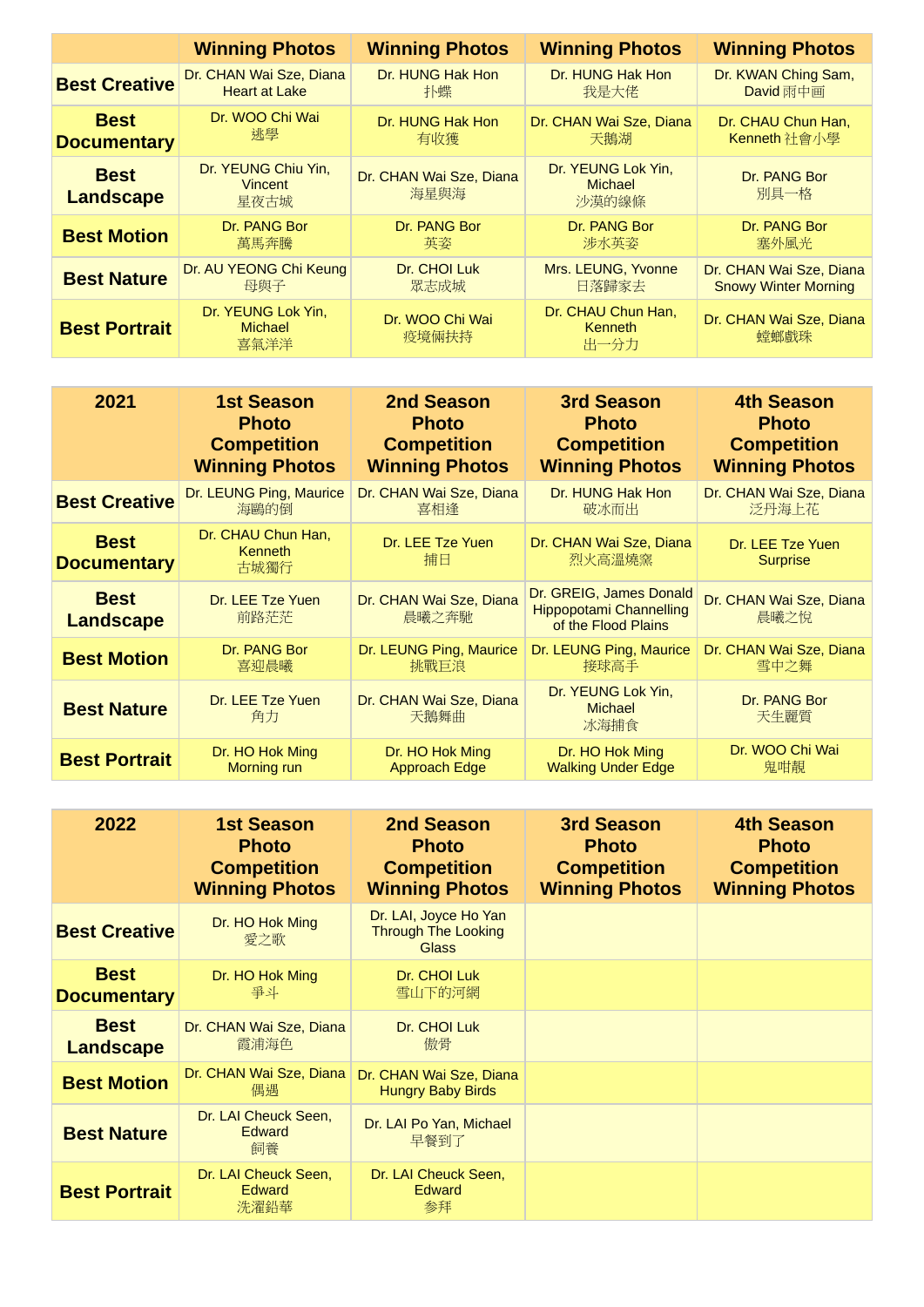**Class A**

| 2019                            | <b>1st Season</b>                             | 2nd Season<br><b>Photo Competition Photo Competition Photo Competition</b>   | 3rd Season                                                        | <b>4th Season</b><br><b>Photo Competition</b>    |
|---------------------------------|-----------------------------------------------|------------------------------------------------------------------------------|-------------------------------------------------------------------|--------------------------------------------------|
| <b>Champion</b>                 | Dr. LEE Tze Yuen<br>胸                         | Dr. LEE Tze Yuen<br>蜂鷹美食                                                     | Dr. HUNG Hak Hon<br>巴斯巖上的鰹鳥                                       | Dr. CHAN Wai Sze, Diana<br>Aurora over Waterfall |
| <b>1st Runner-</b><br><b>up</b> | Dr. CHAN Wai Sze, Diana<br>網中人                | Dr. YEUNG Lok Yin,<br><b>Michael</b><br>沙塵暴突襲死亡谷                             | Dr. PANG Bor<br>歡樂腰鼓舞                                             | Dr. HUNG Hak Hon<br>以牙還牙                         |
| <b>2nd Runner-</b><br><b>up</b> | Dr. PANG Bor<br>高溫處理                          | Dr. LAM Hok Suen,<br>Raymond<br>古城夜色                                         | Dr. YEUNG Chiu Yin,<br><b>Vincent</b><br><b>GULLFOSS, ICELAND</b> | Dr. CHOI Luk<br>晨渡                               |
|                                 |                                               |                                                                              |                                                                   |                                                  |
| <b>Outstanding</b>              | Dr. AU YEONG Chi Keung<br>樹上的風波               | Dr. HUNG Hak Hon<br>日落回家                                                     | Dr. CHAN Wai Sze, Diana<br>燒窯                                     | Dr. WOO Chi Wai<br>獨處秋園                          |
| <b>Outstanding</b>              | Dr. CHAN Hon Ming<br>浴火重生                     | Dr. LEUNG Ping, Maurice<br>殘酷的搏鬥                                             | Dr. CHOI Luk<br>久旱盼甘霖                                             | Dr. LEUNG Ping, Maurice<br>咬緊牙關去衝                |
| <b>Outstanding</b>              | Dr. HUNG Hak Hon<br>有魚吃                       | Dr. THA Htoon Hla<br><b>Sunrays and reflection</b>                           | Dr. LEE Tze Yuen<br>好奇                                            | Dr. LUK Ka Hay, James<br>留影                      |
| <b>Outstanding</b>              | Dr. LAM Hok Suen,<br>Raymond<br>坐火車之迫爆        | Dr. YEUNG Chiu Yin,<br><b>Vincent</b><br><b>Baby Killer</b>                  | Dr. WOO Chi Wai<br>獨處窗前                                           | Dr. YEUNG Chiu Yin,<br><b>Vincent</b><br>干農活     |
| <b>Outstanding</b>              | Dr. YEUNG Chiu Yin,<br><b>Vincent</b><br>拖魚帶水 | Dr. YEUNG Chun Fai,<br><b>Henry</b><br>Church of the Good<br><b>Shepherd</b> | Dr. YEUNG Lok Yin,<br><b>Michael</b><br>西班牙飛蝦                     | Dr. PANG Bor<br>萬馬奔騰                             |

#### **Class B**

| 2019                            | <b>1st Season</b><br><b>Photo Competition</b>                    | 2nd Season                                          | 3rd Season<br><b>Photo Competition Photo Competition</b>  | <b>4th Season</b><br><b>Photo Competition</b>         |
|---------------------------------|------------------------------------------------------------------|-----------------------------------------------------|-----------------------------------------------------------|-------------------------------------------------------|
| <b>Champion</b>                 | Dr. TSUI Ka Fai<br>威士拿之白色聖誕                                      | Dr. NG Wai Yee, Valerie<br>Karen<br>我搶              | Dr. LEUNG Man Yin<br>錯覺                                   | Dr. NG Wai Yee, Valerie<br>Karen<br>馬拉喀什(Marrakech)市集 |
| <b>1st Runner-</b><br><b>up</b> | Dr. CHIM, Stella<br>幻                                            | Dr. LAI, Joyce Ho Yan<br>The Race to Gold           | Dr. POON Ka Kin<br>門徒                                     | Dr. LEE Ho Sze,<br>Jacqueline<br>星宇海                  |
| 2nd Runner-<br>up               | Dr. NG Wai Yee, Valerie<br>Karen<br>普天同慶聖誕夜                      | Dr. TSOI Ting Kwok, Peter,<br>JP.<br>鬱金香 Tulip      | Dr. LAU Wing Kong<br>天使:澳門聖老楞佐堂                           | Dr. LEUNG Man Yin<br>日落東非草原                           |
| <b>Outstanding</b>              | Dr. LEUNG Man Yin<br>圖瓦民俗--叼羊                                    | Dr. LEUNG Man Yin<br>輕舟蕩漾                           | Dr. HUI, Henry<br>覓食冬紅                                    | Dr. KWAN Ching Sam,<br>David<br><b>Dancing Waters</b> |
| <b>Outstanding</b>              | Dr. TSOI Ting Kwok, Peter<br>垂櫻<br><b>Weeping Cherry Blossom</b> | Dr. NG Wai Yee, Valerie<br>Karen<br>Wendy 的愛貓       | Mrs. Yvonne LEUNG<br>Reflection                           | Dr. SO Ka Hei<br><b>Khongoriin Els</b>                |
| <b>Outstanding</b>              | Dr. WONG Kee Lam<br>光之舞                                          | Dr. WONG Wing Kun,<br>Charlotte<br>The dancing show | Dr. KWAN Ching Sam,<br>David<br><b>Feeding Time</b>       | Dr. TSOI Ting Kwok, Peter<br>落日 Sunset                |
| <b>Outstanding</b>              | Dr. YEUNG Chun Fai,<br>Henry<br>Where shall we go                | Dr. KWAN Ching Sam,<br><b>David</b><br>辛普森峽谷        | Dr. NG Wai Yee, Valerie<br>Karen<br>窗框習作 - 1              | Dr. POON Ka Kin<br>把握美好時光                             |
| <b>Outstanding</b>              | Mrs. Yvonne LEUNG<br>影子                                          | Mrs. Yvonne LEUNG<br>海天一色                           | Dr. TSOI Ting Kwok, Peter<br>夕陽下,輕舟漂<br>Sailing at sunset | <b>Mrs. Yvonne LEUNG</b><br>霧鎖香江                      |

| 2020               | <b>1st Season</b>       | 2nd Season           | 3rd Season<br><b>Photo Competition Photo Competition Photo Competition Photo Competition</b> | 4th Season                                        |
|--------------------|-------------------------|----------------------|----------------------------------------------------------------------------------------------|---------------------------------------------------|
| <b>Champion</b>    | Dr. PANG Bor<br>萬馬奔騰    | Dr. CHOI Luk<br>眾志成城 | Dr. CHAN Wai Sze, Diana<br>天鵝湖                                                               | Dr. PANG Bor<br>塞外風光                              |
| <b>1st Runner-</b> | Dr. CHAN Wai Sze, Diana | Dr. PANG Bor         |                                                                                              | Dr. LEUNG Ping, Maurice   Dr. CHAN Wai Sze, Diana |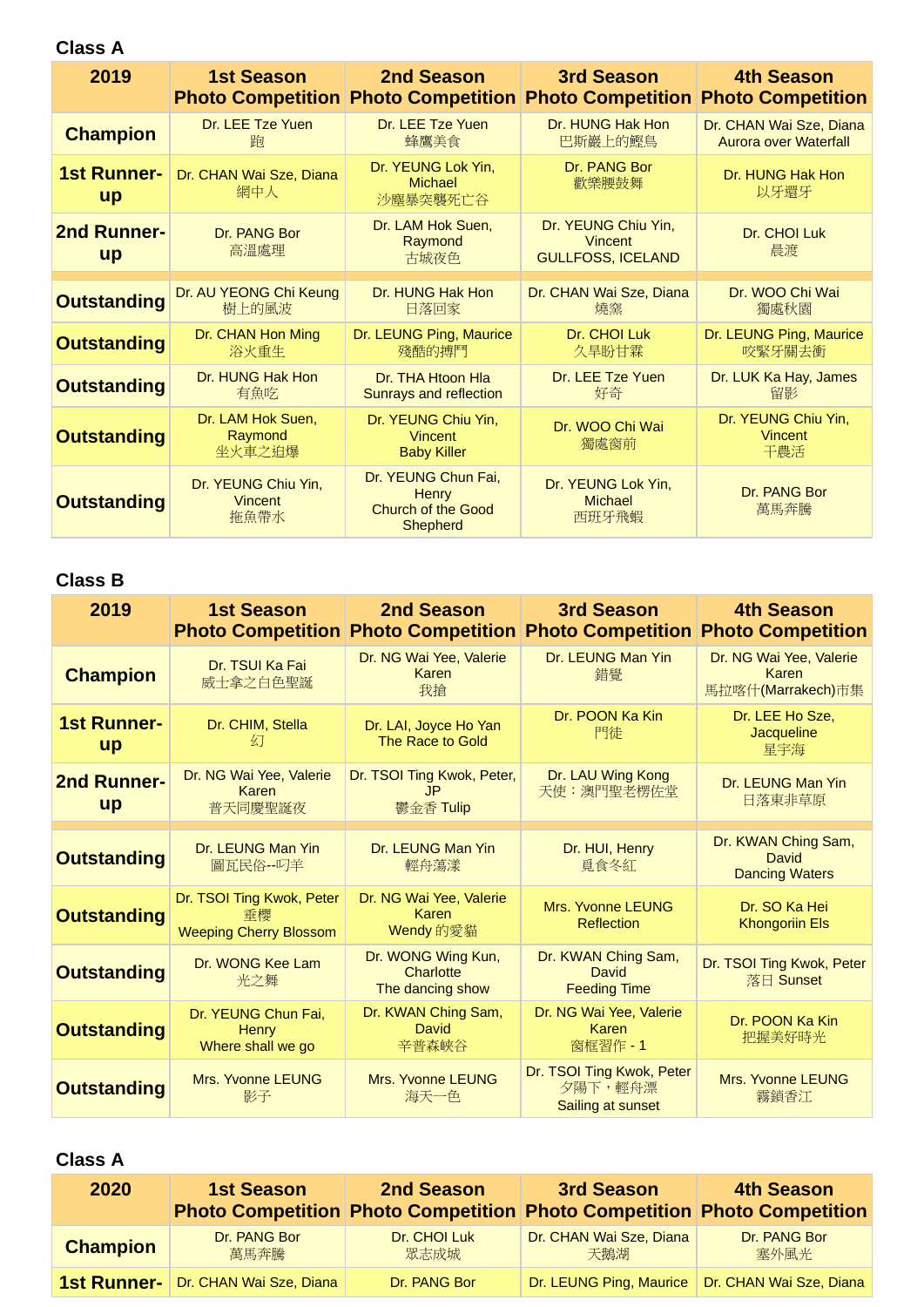| <b>up</b>                | <b>Heart at Lake</b>                         | 英姿                                              | 偉大的母愛                                         | <b>Snowy Winter Morning</b>                  |
|--------------------------|----------------------------------------------|-------------------------------------------------|-----------------------------------------------|----------------------------------------------|
| 2nd Runner-<br><b>up</b> | Dr. LEE Tze Yuen<br>起飛                       | Dr. HUNG Hak Hon<br>扑蝶                          | Dr. HUNG Hak Hon<br>我是大佬                      | Dr. LEE Tze Yuen<br>偶遇                       |
| <b>Outstanding</b>       | Dr. HUNG Hak Hon<br>沙海駝蹤                     | Dr. AU YEONG Chi Keung<br>媽媽回來了                 | Dr. CHAU Chun Han,<br><b>Kenneth</b><br>出一分力  | Dr. CHAU Chun Han,<br><b>Kenneth</b><br>社會小學 |
| <b>Outstanding</b>       | Dr. NG Kwong Hung<br>四眼仔                     | Dr. CHAN Wai Sze, Diana<br>海星與海                 | Dr. CHOI Luk<br>晨作                            | Dr. HUNG Hak Hon<br>晨曦                       |
| <b>Outstanding</b>       | Dr. WOO Chi Wai<br><b>YAKOV</b>              | Dr. LUK Ka Hay, James<br>悠然東籬下                  | Dr. PANG Bor<br>涉水英姿                          | Dr. KWAN Ching Sam,<br><b>David</b><br>盛裝出塲  |
| <b>Outstanding</b>       | Dr. YEUNG Chiu Yin,<br>Vincent<br>星夜古城       | Dr. YEUNG Chiu Yin,<br>Vincent<br>大太陽與小冰冰       | Dr. YEUNG Chiu Yin,<br>Vincent<br>花粉裡的跳蛛      | Dr. LEUNG Ping, Maurice<br>挑戰巨浪              |
| <b>Outstanding</b>       | Dr. YEUNG Lok Yin,<br><b>Michael</b><br>晨曦曙光 | Dr. YEUNG Lok Yin,<br><b>Michael</b><br>信天翁守護鶵鳥 | Dr. YEUNG Lok Yin,<br><b>Michael</b><br>沙漠的線條 | Dr. WOO Chi Wai<br>Life must go on           |

| 2020                            | <b>1st Season</b>                                            | 2nd Season<br><b>Photo Competition Photo Competition Photo Competition Photo Competition</b> | 3rd Season                                                     | <b>4th Season</b>                                     |
|---------------------------------|--------------------------------------------------------------|----------------------------------------------------------------------------------------------|----------------------------------------------------------------|-------------------------------------------------------|
| <b>Champion</b>                 | Mrs. Yvonne LEUNG<br>走在隔火線上<br>見證焦土重生                        | Dr. YEUNG Chiu Fat.<br>Henry<br><b>Sleepy Zack</b>                                           | Mrs. LEUNG, Yvonne<br>日落歸家去                                    | Dr. YEUNG Chiu Fat,<br>Henry<br>美好的黃山日出               |
| <b>1st Runner-</b><br><b>up</b> | Dr. TSOI Ting Kwok, Peter<br>劍指天下<br>Pointing with his sword | Dr. HUI, Henry<br>覓食冬紅                                                                       | Dr. HO Hok Ming<br><b>Recycling &amp; richness</b>             | Dr. TSOI Ting Kwok, Peter<br>悠閒的下午 Lazy afternoon     |
| 2nd Runner-<br><b>up</b>        | Dr. SO Lok Yee<br>賞楓                                         | Dr. OU, Yvonne<br>Dancing red bulbul                                                         | Dr. LEUNG Chik Wa<br>決戰時刻                                      | Dr. HO Hok Ming<br>Lethal enjoyment                   |
|                                 |                                                              |                                                                                              |                                                                |                                                       |
| <b>Outstanding</b>              | Dr. HO Chu Sek<br>澄明                                         | Dr. CHU Cheuk Man,<br><b>Manson</b><br>慢冷                                                    | Dr. KWONG Wing Yan<br>一絲掛念、一絲希望                                | Dr. HO Hok Ming<br>Walking in the rain                |
| <b>Outstanding</b>              | Dr. LEE Ho Sze,<br><b>Jacqueline</b><br>水都夕鳥                 | Dr. HO Shi Yeung<br>同一天空下                                                                    | Dr. TSOI Ting Kwok, Peter<br>晚安,佛羅倫斯<br>Good evening, Florence | Mrs. LEUNG, Yvonne<br>糾纏                              |
| <b>Outstanding</b>              | Dr. TSOI Ting Kwok, Peter<br>這是甚麼字?<br>What is this word?    | Dr. KWONG Wing Yan<br>Peace, Silence & Sound                                                 | Dr. TSUI Fung<br>Ciao bella!                                   | Dr. LO Chi Kin<br>Fairy in concrete jungle            |
| <b>Outstanding</b>              | Dr. YEUNG Chiu Fat,<br>Henry<br><b>Nice Home</b>             | Dr. TSOI Ting Kwok, Peter<br>無剪貼的完美一跳<br>A perfect jump                                      | Mr. XUE William<br>Cleanse                                     | Dr. TSOI Ting Kwok, Peter<br>追日 Chasing after the Sun |
| <b>Outstanding</b>              | <b>Mrs. Yvonne LEUNG</b><br>風光明媚                             | <b>Mrs. Yvonne LEUNG</b><br>忙裏偷閒                                                             | Dr. YEUNG Chiu Fat,<br>Henry<br><b>Morning in Russia</b>       | Dr. YEUNG Chiu Fat,<br><b>Henry</b><br>滾動的九寨溝         |

| 2021                            | <b>1st Season</b>                            | 2nd Season<br><b>Photo Competition Photo Competition Photo Competition Photo Competition</b> | 3rd Season                            | <b>4th Season</b>                   |
|---------------------------------|----------------------------------------------|----------------------------------------------------------------------------------------------|---------------------------------------|-------------------------------------|
| <b>Champion</b>                 | Dr. LEE Tze Yuen<br>前路茫茫                     | Dr. CHAN Wai Sze, Diana<br>天鵝舞曲                                                              | Dr. YEUNG Lok Yin,<br>Michael<br>冰海捕食 | Dr. LEE Tze Yuen<br><b>Surprise</b> |
| <b>1st Runner-</b><br><b>up</b> | Dr. CHAU Chun Han,<br><b>Kenneth</b><br>古城獨行 | Dr. LEUNG Ping, Maurice<br>燕鷗的三個倒影                                                           | Dr. LEUNG Ping, Maurice<br>接球高手       | Dr. PANG Bor<br>天牛麗質                |
| <b>2nd Runner-</b><br><b>up</b> | Dr. WOO Chi Wai<br>A Nifty Brolly            | Dr. YEUNG Chun Fai<br>小破邊                                                                    | Dr. CHAN Wai Sze, Diana<br>烈火高溫燒窯     | Dr. CHAN Wai Sze, Diana<br>晨曦之悅     |
|                                 |                                              |                                                                                              |                                       |                                     |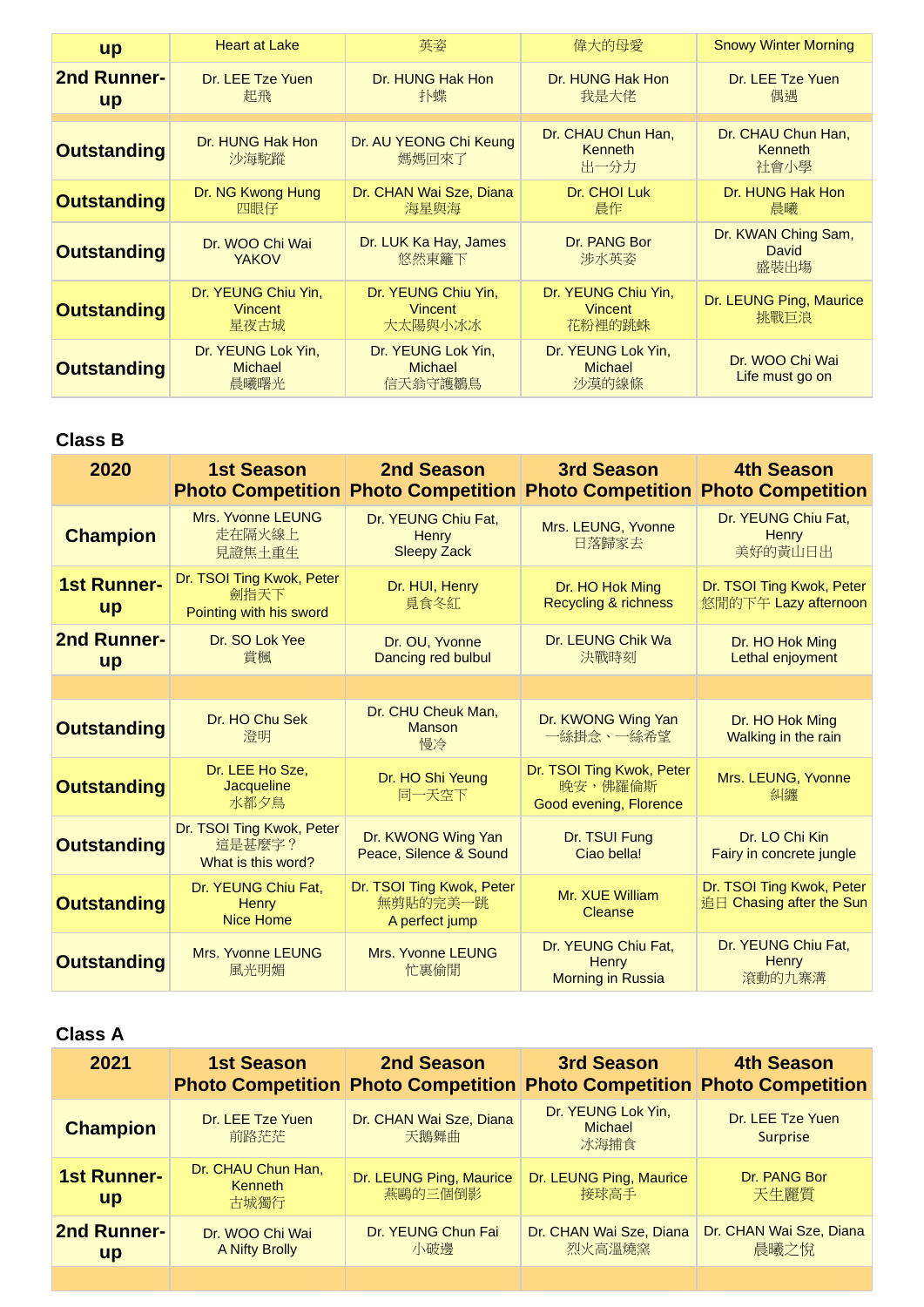| <b>Outstanding</b> | Dr. CHAN Wai Sze, Diana<br>夢幻極光             | Dr. CHOI Luk<br>雪岭飛燕伴馬行                                        | Dr. CHOI Luk<br>戲水之樂                          | Dr. CHAU Chun Han,<br><b>Kenneth</b><br>小紅屋 |
|--------------------|---------------------------------------------|----------------------------------------------------------------|-----------------------------------------------|---------------------------------------------|
| <b>Outstanding</b> | Dr. LEUNG Ping, Maurice<br>海鷗的倒影            | Dr. HUNG Hak Hon<br>捕獲                                         | Dr. LEE Tze Yuen<br>寡不敵眾                      | Dr. CHOK Luk<br>秋韻                          |
| <b>Outstanding</b> | Dr. LUK Ka Hay, James<br>一起走過的日子            | Dr. KWAN Ching Sam,<br><b>David</b><br>Hey Handsome ! Look Up! | Dr. PANG Bor<br><b>Happy Divers</b>           | Dr. KWAN Ching Sam,<br>David<br>暮色蒼,顯紅帆     |
| <b>Outstanding</b> | Dr. PANG Bor<br>鹽田作業                        | Dr. LEE Tze Yuen<br>捕日                                         | Dr. WOO Chi Wai<br>From under the Bridge      | Dr. NG Kwong Hung<br>伴你同行                   |
| <b>Outstanding</b> | Dr. YEUNG Chiu Fat,<br><b>Henry</b><br>千帆並舉 | Dr. YEUNG Lok Yin,<br>Michael<br>破冰之旅                          | Dr. YEUNG Chun Fai<br><b>The Pyramid Hill</b> | Dr. YEUNG Chiu Fat,<br>Henry<br>爭先恐後        |

| 2021                            | <b>1st Season</b>                                               | <b>2nd Season Figure 1.1 Season</b>                    | 3rd Season<br><b>Photo Competition Photo Competition Photo Competition Photo Competition</b> | <b>4th Season</b>                                |
|---------------------------------|-----------------------------------------------------------------|--------------------------------------------------------|----------------------------------------------------------------------------------------------|--------------------------------------------------|
| <b>Champion</b>                 | Dr. TSUI Ka Fai<br>找不到臨床志願測試者的<br>300cc 疫苗                      | Dr. LEUNG Chik Wa<br>偉大母愛                              | Dr. LEUNG Chik Wa<br>母親的偉大                                                                   | Dr. LEUNG Chik Wa<br>香蕉俠對香蕉                      |
| <b>1st Runner-</b><br><b>up</b> | Dr. LEUNG Chik Wa<br>鳳頭鳩之舞                                      | Dr. HO Hok Ming<br><b>Approach Edge</b>                | Dr. GREIG, James Donald<br><b>Hippopotami Channelling</b><br>of the Flood Plains             | Dr. GREIG, James Donald<br><b>Dusk Sentinels</b> |
| <b>2nd Runner-</b><br><b>up</b> | Dr. WONG Yin Yee,<br><b>Michelle</b><br>Switzerland landscape 2 | Dr. WONG Oi Man<br>駱駝,你好!                              | Dr. WONG Yin Yee<br>Grindelwald                                                              | Dr. SO Lok Yee<br>水鄉花燈節二                         |
|                                 |                                                                 |                                                        |                                                                                              |                                                  |
| <b>Outstanding</b>              | Dr. CHAN Ho Yi<br>Golden hour in Cape Town                      | Dr. CHING Shing<br>夜藍天                                 | Dr. CHING Shing<br>三隻小黃雀                                                                     | Dr. CHING Shing<br>出嫁                            |
| <b>Outstanding</b>              | Mr. CHIN Cheuk Him<br>夕照雲海                                      | Dr. GREIG, James Donald<br><b>Hope Springs Eternal</b> | Dr. HO Hok Ming<br><b>Walking Under Edge</b>                                                 | Dr. HO Hok Ming<br>Walking along gallery         |
| <b>Outstanding</b>              | Dr. HO Hok Ming<br><b>Morning run</b>                           | Dr. HO Hok Ming<br><b>Back Ally Museum</b>             | Dr. LEUNG Chik Wa<br>搶食世界                                                                    | Dr. KWONG Wing Yan<br>夕陽之下                       |
| <b>Outstanding</b>              | Dr. HUI, Henry<br>食細唔食大 SunBird and<br><b>Palace Light</b>      | Dr. LEUNG Chik Wa<br>父母恩                               | Dr. SO Lok Yee<br>黃金雨                                                                        | Dr. LEE Ho Sze,<br>Jacqueline<br>喀什米爾湖上          |
| <b>Outstanding</b>              | Dr. LEE Ho Sze.<br>Jacqueline<br>星雨行                            | Dr. TSUI Yee Lok<br><b>Summer</b>                      | Dr. WONG Yin Yee,<br><b>Michelle</b><br><b>Zurich's Tram</b>                                 | Dr. TSUI Ka Fai<br>2037年。灣仔                      |

| 2022                            | <b>1st Season</b>                           | 2nd Season<br><b>Photo Competition Photo Competition Photo Competition Photo Competition</b> | 3rd Season | <b>4th Season</b> |
|---------------------------------|---------------------------------------------|----------------------------------------------------------------------------------------------|------------|-------------------|
| <b>Champion</b>                 | Dr. HUNG Hak Hon<br>去才                      | Dr. CHOI Luk<br>傲骨                                                                           |            |                   |
| <b>1st Runner-</b><br><b>up</b> | Dr. CHAN Wai Sze, Diana<br>偶遇               | Dr. LAI Po Yan, Michael<br>早餐到了                                                              |            |                   |
| <b>2nd Runner-</b><br><b>up</b> | Dr. LAI Cheuck Seen,<br><b>Edward</b><br>飼養 | Dr. CHAN Wai Sze, Diana<br><b>Winter Wonder</b>                                              |            |                   |
|                                 |                                             |                                                                                              |            |                   |
| <b>Outstanding</b>              | Dr. CHOI Luk<br>期盼收獲                        | Dr. LEE Yat Wing<br>起舞弄蜻影                                                                    |            |                   |
| <b>Outstanding</b>              | Dr. CHAU Chun Han,<br>Kenneth<br>期待         | Dr. LEUNG Chik Wa<br>無盡的母愛                                                                   |            |                   |
| <b>Outstanding</b>              | Dr. LEUNG Chik Wa<br>翠鳥撥水                   | Dr. LEUNG Ping, Maurice<br>成功捕魚                                                              |            |                   |